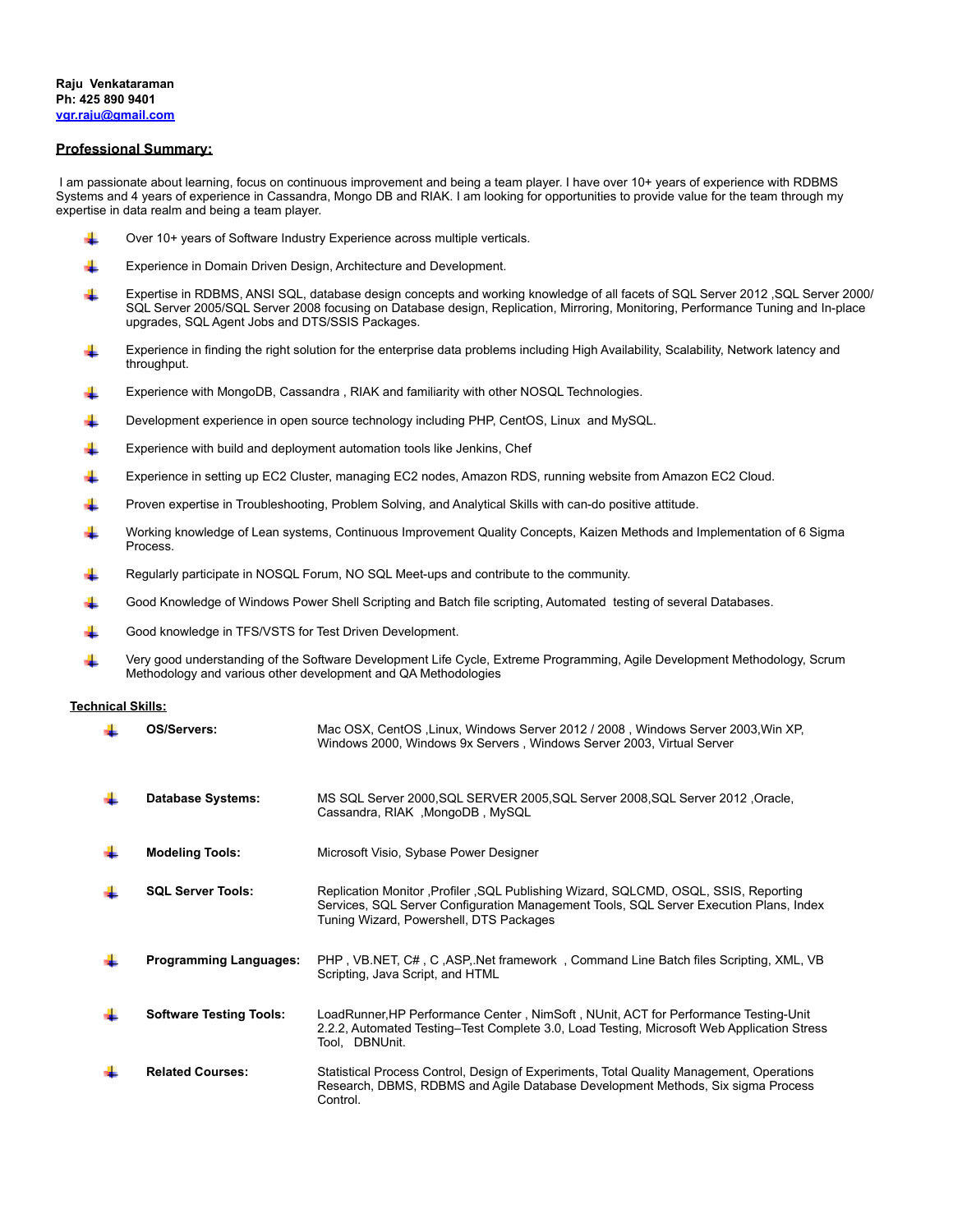**Other Tools:** ACT for Performance Testing-Unit 2.2.2, Automated Testing–Test Complete 3.0, Load Testing, Microsoft Web Application Stress Tool, DBNUnit, Fiddler, Http Watch, PerfMon, SQLCOP,Remedy Change Management Tool.

**Web Servers:** NIGINX, APACHE, IIS

**Database Architect eMetric LLC San Antonio TX-78232** 

**Contribution**:

Design, Develop and Architect Data Systems to support High Availability and Scalability. Road Map and Capacity Planning. Architect Database Cloud Migration Strategy and Execute on Cloud Migration. Architect Server Consolidation and Execute on it. Mentoring and creating best practices guidelines to support current and future projects and business needs. Collaborating with teams across geographies to achieve business and development goals. Performance tuning Automation of Database Related Maintenance and Monitoring tasks. Baseline, Benchmark and Trending Analysis. Evaluating different Products pros/cons to suit our business and data needs. Load Testing to estimate system capacity and failover points. Cross Team Collaboration and Evangelizing best practices and Products. Mirroring, Replication, Log Shipping strategies for High Availability and Disaster Recovery.

# **Technology:**

.NET, SQL Server 2005/SQL Server 2008 , Cassandra , Jenkins , AWS , EC2 ,MySQL , NGINX, IIS,Apache, Ubuntu, RedHat ,Powershell

#### **Software Engineer/Senior Data Engineer Expedia Inc Bellevue WA 98005**

Over past 7 years, I have been working on several projects primarily focusing on Application layer, Database Design, Development, Environment Maintenance, Troubleshooting, Configuration Management and Point of sale development. I have contributed to the project success with Interpersonal, leadership qualities combined with Technical skills.

# **List of Projects:**

**Expedia Affiliate Network**

We expose our hotels inventory through API for our partners. We have white label solution with B2C Business Model.

# **Contribution:**

We have divided our data into Transactional and Non-Transactional buckets and moved the Non Transactional data into Cassandra Data Store. Setup and maintained Cassandra EC2 cluster and supported the Data needs of our Team. Automated Data Transfer processes to Cassandra Cluster.

**Technology:**

Java, SQL Server 2005/SQL Server 2008 , Cassandra , CHEF, Jenkins , AWS , EC2

# **Destination Services / Local Expert:**

Develop White label, private label and API Solutions for search and book activities and provide interface for supply and content management. Provide API for our white label partners to access our inventory and provide access and tools to our supply partners to feed and manage inventory.

# **Contribution:**

Involved in Planning, Architecture, Evaluation, Design and Development. Involved in API Development to support B2B Partners. We have customers from across the world including F1,Air Asia Go , Spainbookers and Hotwire. Contributed to all aspects of product development and met crucial deadlines for partner and business needs. Multi language and multi currency support is provided through this API.

# **Technology:**

JSON API Support, PHP , Mongo DB, MySQL , XML , SOAP RPC ,JQuery, JavaScript , SQL Server

# **Optimize Phone Field Form:**

This project enhances the user experience to input the Country Name, Country Code and Phone Number

### **Contribution:**

Design, Develop, Deploy and support all Database related work for this Project. This involved creating IPU (In-place upgrade ) package and deploying it in various environments and troubleshooting Replication Related issues. We had complex replication topology supporting millions of transactions.

### **Dec 2006 –April 2014**

**May 2014–Till Date**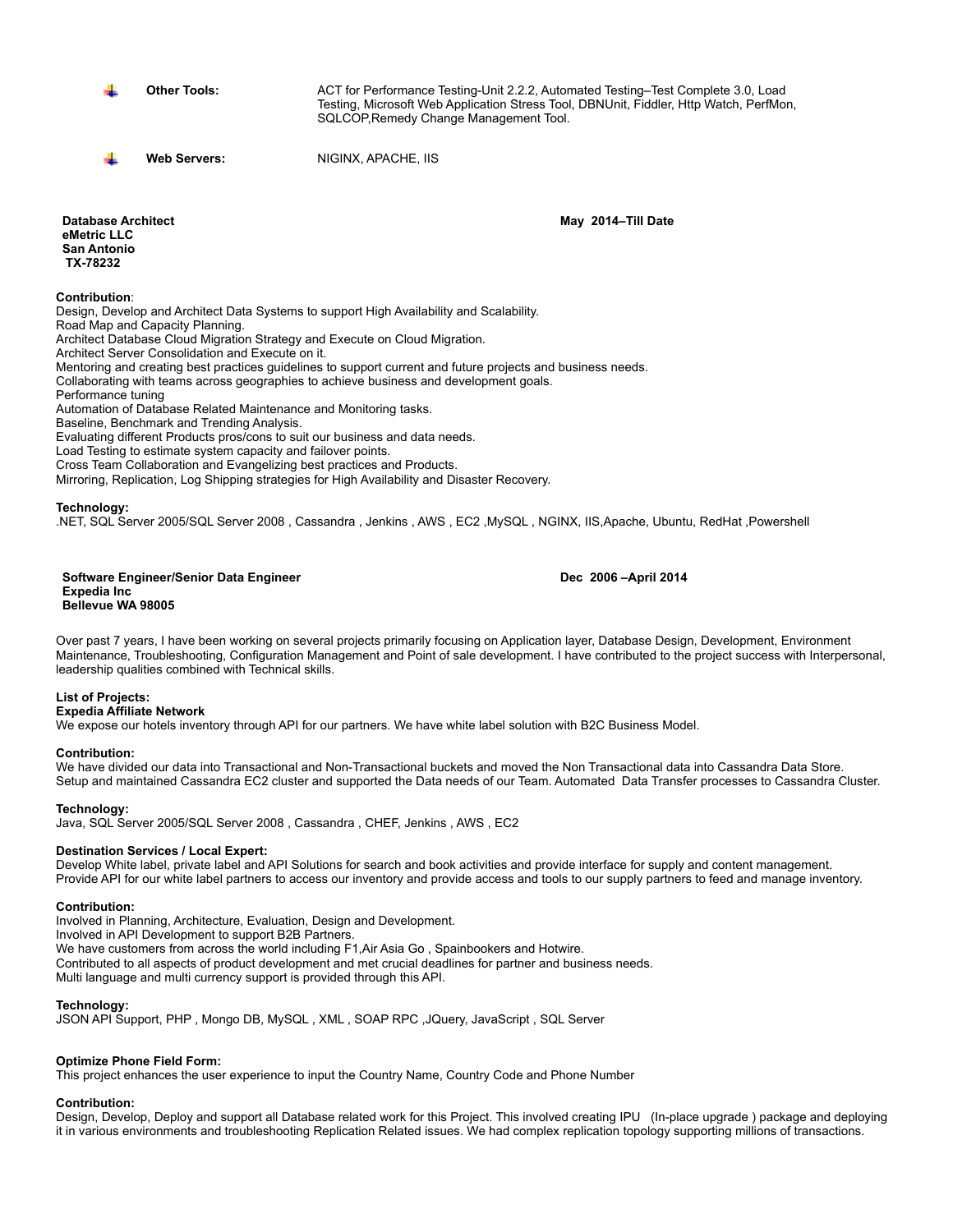Recreated the production like replication topology in test environment and verified the deployment of IPU Package. Optimized Stored procedure performance through SQL Server profiler traces, Execution Plan and SQL Server statistics.

### **MSN Passport Sunset Project:**

This project involved retiring Passport login option for Expedia users to improve the code maintenance cost.

### **Contribution:**

Design, Develop, Deploy and support all Database related work for this Project. Created stored procedure and did comprehensive performance analysis and optimized it. This stored procedure gets called ~20-30 Thousand hits per minute. Worked and Collaborated with Several other teams across multiple OU's for Project success.

### **Build AARP Point of Sale:**

This project involved building new point of sale for AARP Travel.

### **Contribution:**

Delivered AARP project on time with highest quality with rapid delivery time.

Worked with business closely to get ever changing requirements in order to meet the project deliverables and tight schedule.

Delivered the project with zero priority 1 Bugs.

Consistently updated business owners and project team about development status.

Investigated various aspects of DRR's and applied AARP Specific DRR's to approx ~9K hotels.

### **DAC Role Contribution:**

Acted as DAC (Dev Access Coordinator) for several releases and provided support and guidance for various issues and troubleshooted various environments.

Provided continuous support for troubleshooting environment and configuration related issues. Resolved pre-production/RC Environment configuration issues with TCM Rules for various TPOS and Account creation for AARP POS. Investigated several test environment issues, live site issues and provided support for fixing those issues.

### **Tools Development:**

Contributed and Designed the Configuration database and provided logical separation of objects using 2005 SQL Sever schemas.

Developed various stored procedures and designed tables to support configuration Tool.

Developed and implemented the DTS Package to extract lodging related data from NRT Tables and export the tab de-limited file to FTP Share. Set up SQL Jobs to backup several Tools databases on daily basis to secure share.

Developed Sitesup SQL Runner Tool which helps us to bring the Data to current state with production. Our production backups are about a month or two old. Using this Tool, we can run the scripts for multiple hot fix dates in any given server and Database and bring the database on par with production which helps to minimize the down time and improves the quality.

# **Enable Flights and Packages for Scandinavian / Belgium/Ireland Points of Sale:**

Collaborated with Business, Air Team, Fulfillment Team and LCC Partners and resolved issues in timely fashion. Delivered the project on schedule with Zero Sev 1 Bugs.

### **Sitesup Co-coordinator Role:**

This involves reviewing SQL Submitted by several other developers including offshore team. Sitesup'ed about 15K lines of SQL to Production each week to support several business functions. Regularly caught sitesup errors in the final review stage. Made and recommended improvements to SQL Queries submitted by other Developers.

#### **Data Analyst /Software Quality Lead OnTargetJobs Inc Englewood, CO**

**Oct 2006 - Dec 2006** 

# **Project : New Platform for OTJ Consolidation**

OntargetJobs Inc is having multiple Job Postings and Careers Sites which focuses on the Finance, Health Care, Hospitality and Insurance Verticals. Currently each career site is having the separate Database and Code Base. In the new platform, we are consolidating all the databases and offering web services to drive the careers sites.

### **Technology :**

ASP.Net based Web services developed in C# Windows Server 2003, SQL Server 2005 Visual Source Safe, IIS 6.0, Visual Studio Team Systems 2005, Share Point Server, SQL Server Notification Services, WSDL, XML, XLST Transformations, WSE 3.0

# **Contribution :**

Participate and contribute to the Product design specifications, architecture and Tools and Technology Selection. Perform Security, Functional Design review of Web Services. Verify the Web Services security using X.509 Certificates. Use VSTS for extensive Test Driven Development. Develop the Build and Deployment strategies Develop and review the Database Design Standards Develop Web Services Testing harness tools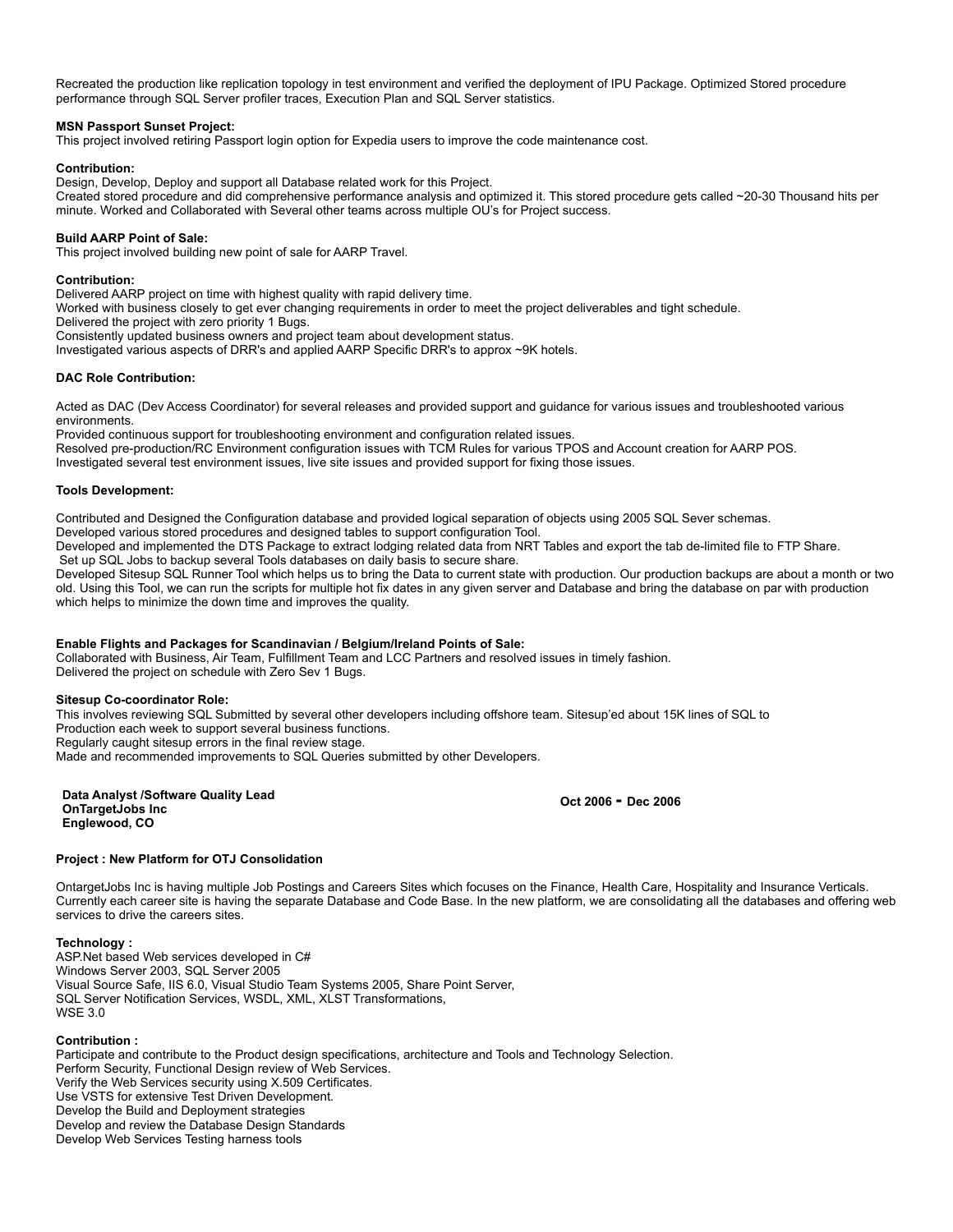Develop the Stored Procedures and participate in the code review. Measure the Performance difference between C# Stored Procedures and T-SQL Stored Procedures. Train others about the System Architecture and design, development and test standards.

#### **Microsoft Corporation Redmon, WA**

### **June 2005-- Sep 2006**

# **Project : Security Software Advisor**

**Software Security Advisor** is an online .Net-based portal bringing worldwide Microsoft partners together to facilitate the Sales of Security Related Products through Microsoft Partner Channel. This application interacts with the LIR (License Information Repository) to extract the Sale Data and EMUODS Data source to extract the Partner Data. We match the Partner Sales Data with Customer Information and provide additional revenue for the Partners.

# **Technology**:

Web based .NET Application using C#, Source Depot, Windows 2003 Server, I IS 6.0 and SQL Server 2005

#### **Project: Microsoft Partner Channel Builder and Microsoft Solution Profiler**

Microsoft Corporation Partner Channel Builder is an online .Net-based portal bringing worldwide Microsoft partners together to facilitate the creation of channel relationships amongst them. These ISVs, Systems Integrators, Resellers and other partners represent valuable opportunities to one another.

### **Technology**:

Web based .NET Application using C#, Source safe, Windows 2003 Server, I IS 6.0, SQL Server 2000, SQL Server 2005, Share Point Server and Exchange server

### **Project: Partner Relationship Management/Opportunity Management (OM/PRM)**

Portal for Microsoft Internal Users and Partners to Manage the Partner Profile and Co-ordinate the worldwide opportunity assignment. It lets the Partners to manage their profiles and Internal Users to Control the Opportunity assignment for the partners in various subsidiaries.

#### **Technology**:

Web based .NET Application using C#, Source safe, Windows 2003 Server, IIS 6.0, SQL Server 2000, SQL Server 2005, Share Point Server and Exchange server

### **SAFECO Corporation Seattle, WA**

**Jan 2005-May 2005**

# **Project: Commercial Multiperil Policy**

Web based application for issuing online quote for commercial establishments. This is done by the **AUP** (Automated Underwriter Policy) and COM Line. Details about the commercial establishments like number of locations, Number of employees, Required Liability Limits, Fire Coverage Limits, etc are entered into the application. Then Input XML file is created using these details and the data is transferred to the Mainframe. The Mainframe sends the Policy XML to the application with Policy Details.

### **Technology**:

Web based .NET Application using C#, Mainframe IBM AS/400, Visio Source Safe, Windows 2003 Server, IIS 6.0, SQL Server 2000, BizTalk Server, Share point

**iLink Systems Bellevue, WA** 

### **Title: Software Engineer**

#### **Contribution**:

Code coverage and Branch coverage testing Creating test plans, test cases, automated test scripts Performance comparisons for various builds of the application Triage bugs to prioritize issues based on priority, severity and business needs. Anticipate and address project obstacles, coordinate meetings for issue resolution and escalation. Automated UI Testing using Test Complete 3.0

### **Project: Charge Capture Application**

The application is web-based charge capture application developed in ASP .NET and SQL Server 2000.This application allows the physicians working in hospitals in Pacific Northwest area to enter the patient information and the diagnosis and charge information about the patients.

### **Technology**:

Web based .NET Application using C#, Windows 2003 Server, IIS 6.0, SQL Server 2000, BizTalk Server, HIPAA Accelerator, Test Complete 3.0, Share point

#### **Client: Propinquity Software (http://propinquity.net) Title: Software Engineer Project: Web-based EMR**

Propinquity software is a web-based Electronic Medical Record system used to keep an electronic record of the all the patient information and their